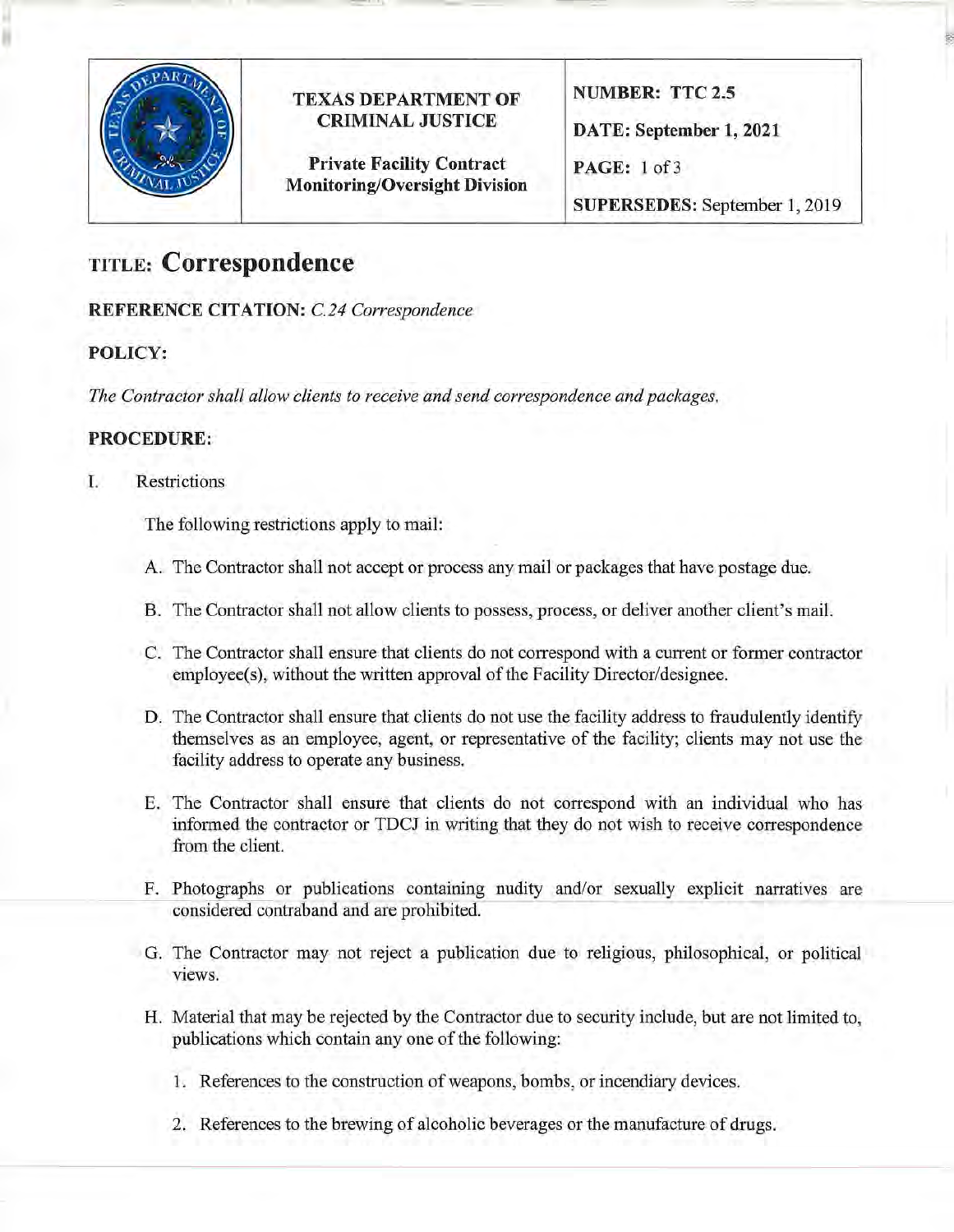- 3. Publications/letters written in code.
- 4. References to encourage and/or facilitates physical violence, group disruption, or criminal activity.
- II. Incoming Mail and Packages
	- A. The Contractor shall accept mail from the postal service addressed to clients, as their name appears on the facility roster and/or state issued identification card. Should the client's roster name be an "alias" and mail received is under the client's legal/birth name, the client must submit a written statement to his assigned Case Manager or Counselor stating this and provide proof of his legal/birth name.
	- B. The Contractor shall process all daily incoming mail, including packages. The Contractor shall date stamp and sort all mail the day it is received.
	- C. The Contractor shall ensure, for large packages weighing 10-25 pounds, only one (1) package per month is allowed.
	- D. The Contractor shall ensure there are no limitations on smaller packages or letters. Property that cannot be contained in client's locker shall be confiscated.
	- E. The Contractor shall, with proper identification, allow packages to be delivered by family members with prior approval of the Facility Director.
	- F. The Contractor shall ensure packages addressed to the client are opened by mailroom staff in the presence of the client. The package shall be documented on a tracking log by the Contractor to monitor compliance with receiving one (1) package weighing 10-25 pounds monthly.
- III. Mail Distribution
	- A. The Contractor shall ensure mail is available for pick up by the client the next business day following receipt. The Contractor shall notify clients that they have mail to be picked up. Clients who are unable to pick up their mail due to conflicting schedules shall have the option of picking up their mail every evening.
	- B. The Contractor shall ensure mail and packages are delivered to clients unopened. If mail or packages are delivered opened or damaged, the Contractor shall notify the client. If there is a suspicion of contraband, the mail shall be opened and inspected by staff in the presence of the client. If there is suspicion of criminal activity, then the mail shall be opened and held outside of the client's presence until disposition is cleared by the TDCJ-Office of Inspector General (OIG) or other investigating law enforcement agency.
- IV. Outgoing Mail
	- A. All outgoing mail shall be gathered in an appropriately marked mail container for pickup. If there is a suspicion of contraband, the Facility Director shall authorize a search of the outgoing mail. The facility shall ensure that the item is shipped promptly if there is not contraband. All